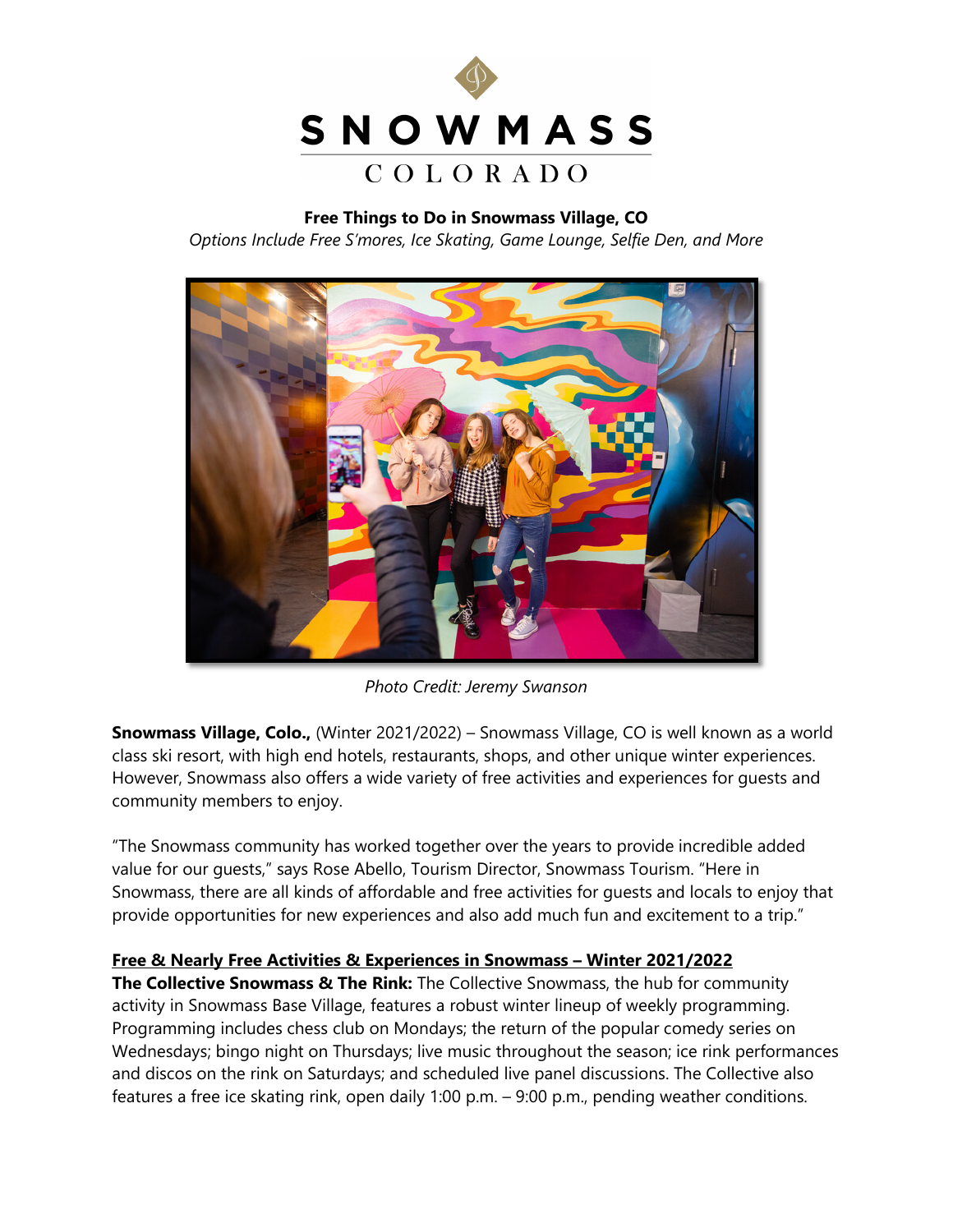Game of Stones, the highly successful curling series, returns to The Rink on Thursday afternoons from 3:00 p.m. – 5:00 p.m., December 2 through the end of February, weather permitting. This winter, visit the Selfie Den, located adjacent to the Game Lounge. The Game Lounge is open daily from 2:00 p.m. – 8:00 p.m. Entry is free before 4:00 p.m. and is \$10/person after 4:00 p.m. For events, hours, and offerings check out [www.TheCollectiveSnowmass.com.](http://www.thecollectivesnowmass.com/)

**Snowmass S'mores:** Starting on opening day, guests of all ages can enjoy Snowmass S'mores, free starting at 3:30 p.m. daily throughout the winter season, presented by Snowmass Tourism. Guests can find branded s'mores carts (which resemble oversized marshmallows) in Snowmass Base Village and on the Snowmass Mall, featuring delicious s'mores treats. [www.gosnowmass.com/activity/snowmass-smores/](http://www.gosnowmass.com/activity/snowmass-smores/)

**Coffee, Cider, and Snacks:** Snowmass offers free coffee and Supergoop sunscreen in the morning and RXBARS at the end of the ski day around the Village. A hot beverage and snacks are self-serve and attended by a friendly guest services team who can also provide advice on where to go for après, what runs to ski first in the morning, and how to check a pair of skis with the ski valet.<https://www.aspensnowmass.com/discover/ambassador-program>

**Snowmass Luminescence:** Snowmass Luminescence, an interactive art and light display presented by Snowmass Tourism and Aspen Snowmass, immerses guests and community members in a dazzling world of light and art, located between Snowmass Base Village and the Snowmass Mall. This year, Snowmass Luminescence features highlights such as the Electric Dandelions, giant steel and acrylic sculptures that represent dandelion flowers during the day and come to life at night as an endless firework display, and The Wave, five hundred individual suspended orbs, brought to life through light and sound, that collectively create a dynamic audiovisual experience, in the form of a sculptural wave. Snowmass Luminescence runs from sunset to 9:00 p.m. daily. [www.gosnowmass.com/activity/snowmass-luminescence/](http://www.gosnowmass.com/activity/snowmass-luminescence/) 

**Red Bull Illume:** Red Bull Illume debuts on December 4 and runs through January 2, 2022. Award-winning photographs from the 2021 Red Bull Illume Image Quest are showcased on Fanny Hill. The world's greatest adventure and action sports imagery contest showcases the most creative and captivating images of the year while also illuminating the lifestyle, culture, and passion of the photographers behind the lenses. Fifty-three renowned photo editors and experts review a total of 41,447 submissions, narrowing down the selection in five voting rounds to reach 256 semifinalists, 56 finalists, 11 category winners, and ultimately, the first-place winner of Red Bull Illume Image Quest 2021. [www.gosnowmass.com/event/redbull-illume/](https://www.gosnowmass.com/event/redbull-illume/)

**Snowmass Ice Sculptures:** From December 8, 2021 - March 2, 2022, enjoy an ever-evolving ice walk around Snowmass Village. Throughout the season, ice sculptures are placed on the Snowmass Mall and in Snowmass Base Village for guests, locals, and families of all ages to enjoy. Ice sculptures include a full-sized gondola, selfie snowflakes, ice animals, and much more. Watch the sculptures evolve throughout the season with live demos on select Wednesdays from local sculptor, Thomas Barlow. For demo dates and more information, please visit [www.gosnowmass.com/event/ice-sculptures-live-carving-demo/2021-12-08/.](http://www.gosnowmass.com/event/ice-sculptures-live-carving-demo/2021-12-08/)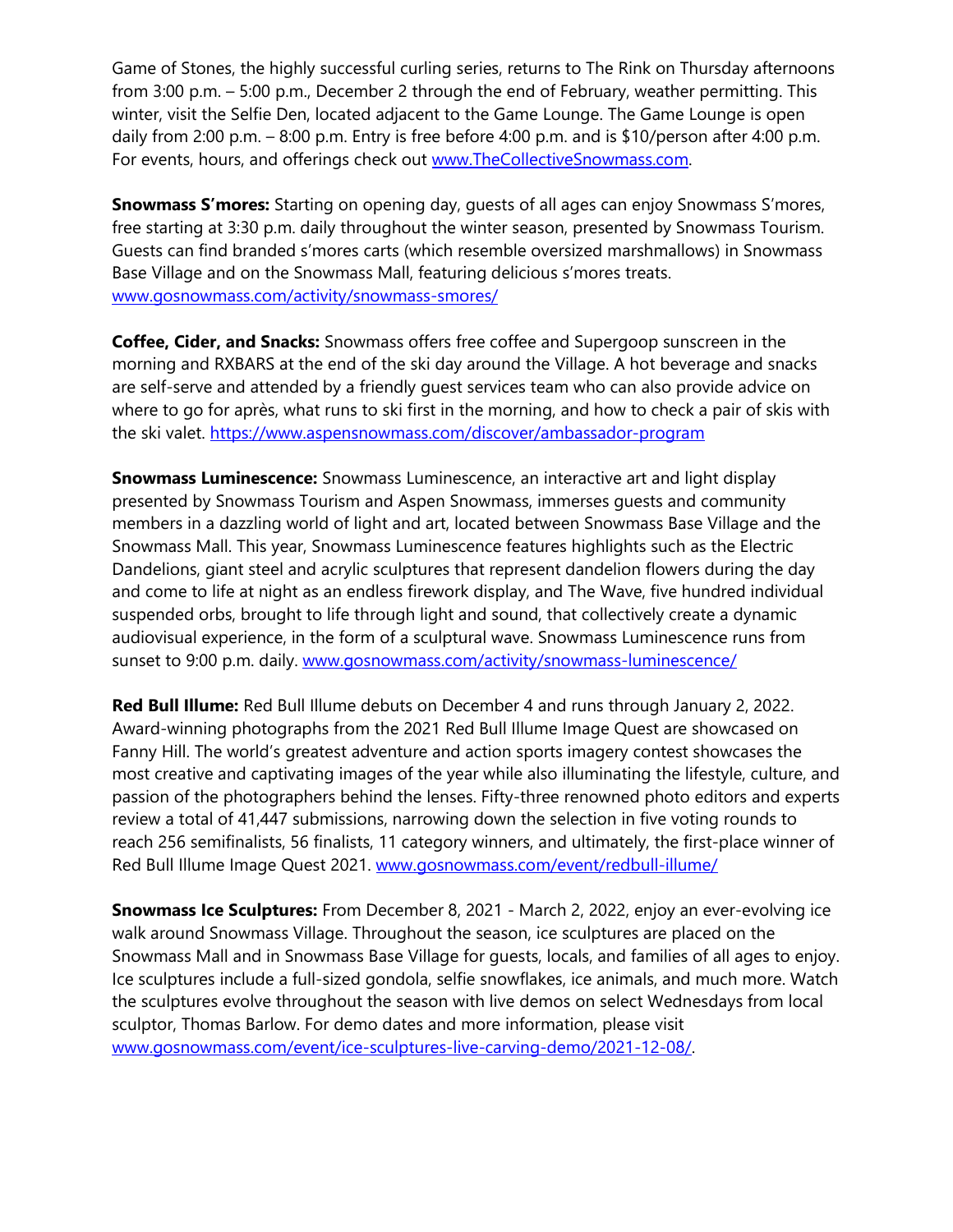**Music on the Mall:** Every Thursday, starting December 2, 2021, through April 14, 2022, Music on Mall returns to Snowmass, featuring live music on the Tower Stage during après. Music on the Mall runs from 2:30 p.m. - 4:30 p.m. in December, January and February and moves to 3:00 p.m. - 5:00 p.m. in March and April. Performances feature local Roaring Fork Valley musicians. [www.gosnowmass.com/event/music-on-the-mall-2/2021-12-02/](http://www.gosnowmass.com/event/music-on-the-mall-2/2021-12-02/)

**Snowmass Mountain Mission:** The Snowmass Mountain Mission is an app based, village-wide scavenger hunt designed to challenge creativity, test Snowmass knowledge, and enhance selfie skills. Download the Eventzee app from the App Store, enter an email, username and password, and the event code: Snowmass. [www.gosnowmass.com/snowmass-mountain-mission](http://www.gosnowmass.com/snowmass-mountain-mission)

**Fireworks:** Guests and locals alike can enjoy festive fireworks on select Saturday nights throughout the season. With the spectacle launched from Fanny Hill, all can enjoy the colorful show from socially distanced balconies, trails, and restaurants around Snowmass Village. December 23 & 31, January TBD, February 6, March 1, and April 8. Visit [www.gosnowmass.com/events](http://www.gosnowmass.com/events) for details and specific times.

**Ambassador Tours & First Tracks:** Meet a knowledgeable local ambassador for a free, educational tour around Snowmass on skis. Mountain tours meet every day at the top of Sam's Knob at 10:30 a.m. In addition, sign up to be the first one on the mountain with First Tracks. Offered on Mondays, Wednesdays, and Fridays and available to upper-level intermediate skiers and snowboarders, ages 11 and older. Must reserve in advance as space is limited; meet at the bottom of the Elk Camp Gondola. [www.gosnowmass.com/activity/first-tracks](http://www.gosnowmass.com/activity/first-tracks)

**Anderson Ranch Arts Center:** Founded in 1966, Anderson Ranch Arts Center is a premier destination for art making and critical dialog in the contemporary art world, bringing together aspiring and internationally renowned artists to discuss and further their work in a stimulating environment. With a campus that is free and open to the public and an extensive array of inperson and online offerings, Anderson Ranch is a hub of creative energy and activity for adults and children alike, with a host of virtual and interactive art workshops, lectures by today's most influential artists and curators, weekend classes, children's art workshops and more. [www.andersonranch.org](http://www.andersonranch.org/)

**Ice Skating:** Want to practice a hockey stop, perfect that pirouette, or simply glide around for an evening skate? Snowmass offers two free ice skating rinks. One at The Rink in Snowmass Base Village and the other, Snowmass Village Ice Rink, at the Snowmass Town Park, located on the tennis courts for the 2021/2022 winter season. The Snowmass Village Ice Rink at the Snowmass Recreation Center offers free public skating from 9:00 a.m. – 9:00 p.m., weather permitting, while The Rink is open daily 1:00 p.m. – 9:00 p.m., weather permitting. The Rink offers free skate rentals, while the Snowmass Village Ice Rink is BYO. [www.gosnowmass.com/activity/ice-skating/](http://www.gosnowmass.com/activity/ice-skating/)

**Snowmass Ice Age Discovery:** In 2010, a construction crew unearthed a single tusk of a young female mammoth while digging at Ziegler Reservoir. The Denver Museum of Nature and Science took over the site and went on to find 6,000 bones of 10 mammals and over 30,000 small bones from small vertebrate animals– 42 species in all. Mammoths, mastodons, camels, horses, sloths, and other species, as well as insects, and plant life were found. The Snowmass paleontological